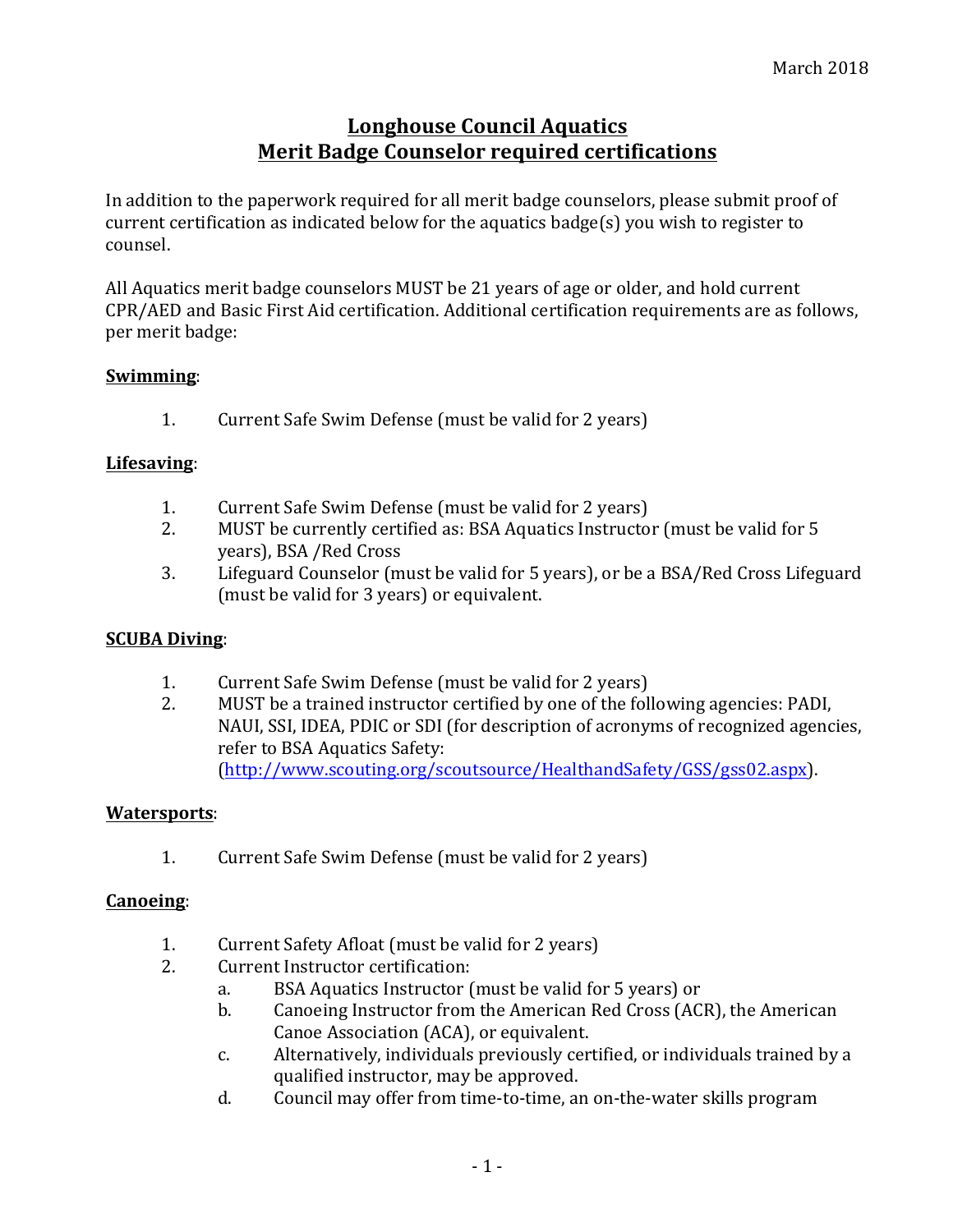designed to provide Instructor certification if combined with completion of an on-line ACA course in Paddlesports Safety.

## **Kayaking**:

- 1. Current Safety Afloat (must be valid for 2 years)
- 2. Current Instructor certification as:
	- a. BSA Aquatics Instructor (must be valid for 5 years),
	- b. BSA Paddle Craft Safety Instructor, or
	- c. Kayaking instructor, by the ACA, British Canoe Union, ACR, or equivalent.
	- d. Alternatively individuals previously certified or individuals trained by a qualified instructor, may be approved.
	- e. Council may offer from time-to-time, an on-the-water skills program designed to provide Instructor certification if combined with completion of an on-line ACA course in Paddlesports Safety.

### **Rowing**:

- 1. Current Safety Afloat (must be valid for 2 years)
- 2. MUST be currently certified as BSA Aquatics Instructor (must be valid for 5 years) or equivalent.
- 3. Alternatively individuals previously certified or individuals trained by a qualified instructor.

### **Whitewater**:

- 1. Current Safety Afloat (must be valid for 2 years)
- 2. MUST be currently certified as instructor by the American Canoe Association in whitewater canoeing or kayaking, or have equivalent certification, training, or expertise.

### **Motorboating**:

- 1. Current Safety Afloat (must be valid for 2 years)
- 2. MUST hold certification as Instructor in boater safety from either the U.S. Coast Guard Auxiliary or equivalent.

#### **Small Boat Sailing:**

1. Current Safety Afloat (must be valid for 2 years)